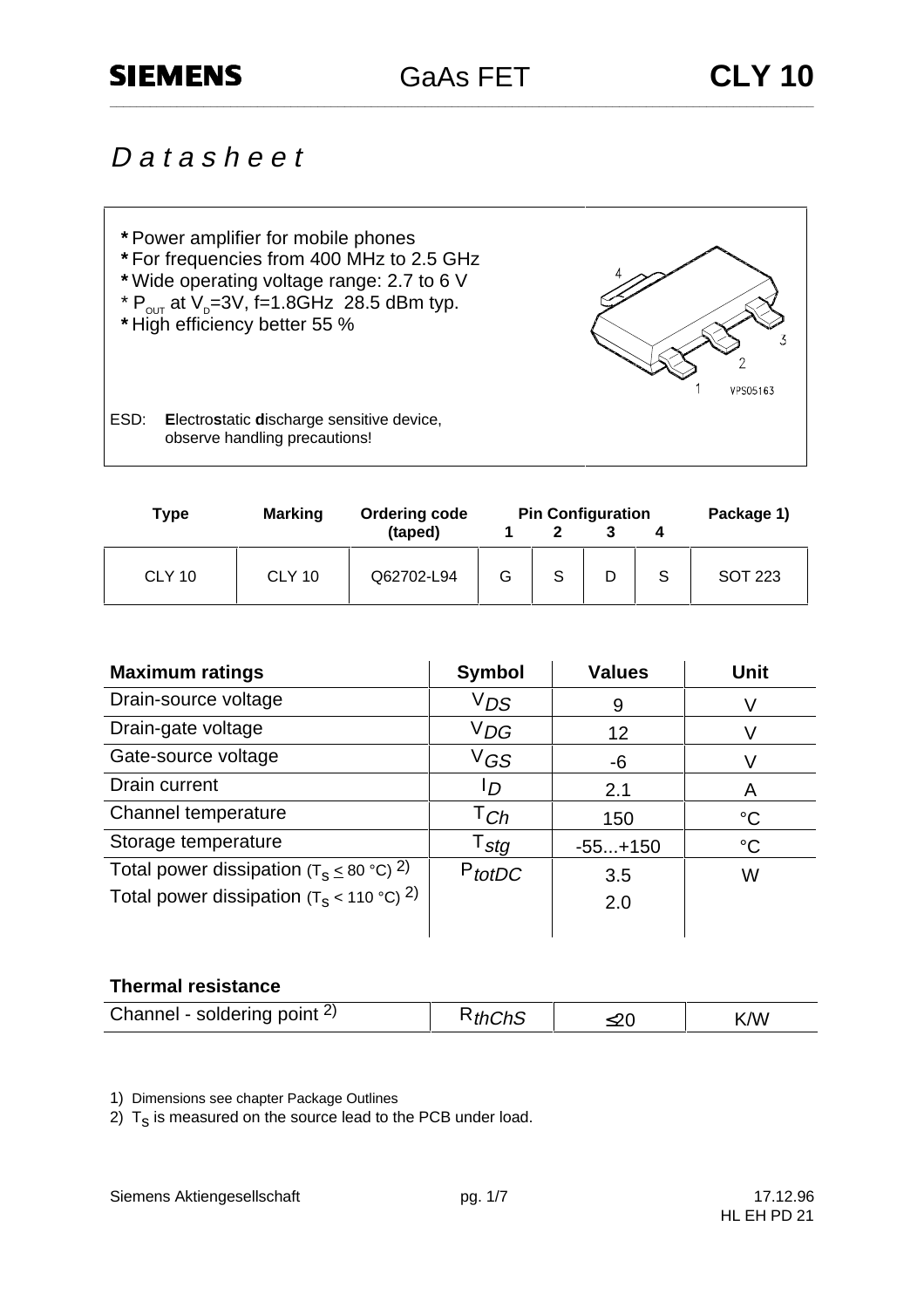### Electrical characteristics ( $T_A = 25^\circ C$ , unless otherwise specified)

| <b>Characteristics</b>                                              | Symbol         | min    | typ    | max    | <b>Unit</b> |
|---------------------------------------------------------------------|----------------|--------|--------|--------|-------------|
| Drain-source saturation current                                     | <b>DSS</b>     | 1.2    | 1.6    | 2.4    | A           |
| $V_{DS} = 3 V$ $V_{GS} = 0 V$                                       |                |        |        |        |             |
| Drain-source pinch-off current                                      | I <sub>D</sub> |        |        | 200    | μA          |
| $V_{DS} = 3 \text{ V}$ $V_{GS} = -3.8 \text{ V}$                    |                |        |        |        |             |
| Gate pinch-off current                                              | lG             |        | 10     | 35     | μA          |
| $V_{DS} = 3 \text{ V}$ $V_{GS} = -3.8 \text{ V}$                    |                |        |        |        |             |
| <b>Pinch-off Voltage</b>                                            | $V_{GS(p)}$    | $-3.8$ | $-2.8$ | $-1.8$ | V           |
| $V_{DS} = 3 \text{ V}$ / <sub>D</sub> =200µA                        |                |        |        |        |             |
| Small Signal Gain )                                                 | G              |        |        |        | dB          |
| $V_{DS} = 3 V$ $I_D = 700 mA$ f = 1.8 GHz                           |                |        | 9      |        |             |
| $P_{in} = 0$ dBm                                                    |                |        |        |        |             |
| Small Signal Gain <sup>"</sup> )                                    | G              |        |        |        | dB          |
| $V_{DS} = 3 V$ $I_D = 700 mA$ f = 1.8 GHz                           |                |        | 8      |        |             |
| $P_{in} = 0$ dBm                                                    |                |        |        |        |             |
| <b>Output Power</b>                                                 | $P_{\rm O}$    | 28     | 28.5   |        | dBm         |
| $V_{DS} = 3 \text{ V}$ $I_D = 700 \text{ mA}$ f = 1.8 GHz           |                |        |        |        |             |
| $P_{in} = 20.5$ dBm                                                 |                |        |        |        |             |
| <b>Output Power</b>                                                 | $P_{\rm O}$    | 32.0   | 32.5   |        | dBm         |
| $V_{DS} = 5 \text{ V}$ $I_D = 700 \text{ mA}$ f = 0.9 GHz           |                |        |        |        |             |
| $P_{in}$ = 20 dBm                                                   |                |        |        |        |             |
| 1dB-Compression Point                                               | $P_{1dB}$      |        | 28.5   |        | dBm         |
| $V_{DS} = 3 \text{ V}$ $I_D = 700 \text{ mA}$ f = 1.8 GHz           |                |        |        |        |             |
| 1dB-Compression Point                                               | $P_{1dB}$      |        | 32.5   |        | dBm         |
| $V_{DS} = 5 V$ $I_D = 700 mA$ f = 1.8GHz                            |                |        |        |        |             |
| <b>Power Added Efficiency</b>                                       | PAE            | 40     | 55     |        | $\%$        |
| $V_{DS} = 5 \text{ V}$ $I_D = 700 \text{ mA}$ $f = 1.8 \text{ GHz}$ |                |        |        |        |             |
| $P_{in}$ = 20 dBm                                                   |                |        |        |        |             |

\* ) Matching conditions for maximum small signal gain: f = 1.8 GHz

Source Match:  $\Gamma_{\text{ms}}$ : MAG = 0.70, ANG -116°; Load Match:  $\Gamma_{\text{mi}}$ : ;MAG 0.68, ANG -145°<br>  $\Gamma$ ) Power matching conditions: f = 1.8 GHz

Source Match:  $\Gamma_{\text{ms}}$ : MAG = 0.70, ANG -120°; Load Match:  $\Gamma_{\text{ml}}$ : ;MAG 0.78, ANG -130°

Siemens Aktiengesellschaft pg. 2/7 pg. 2/7 17.12.96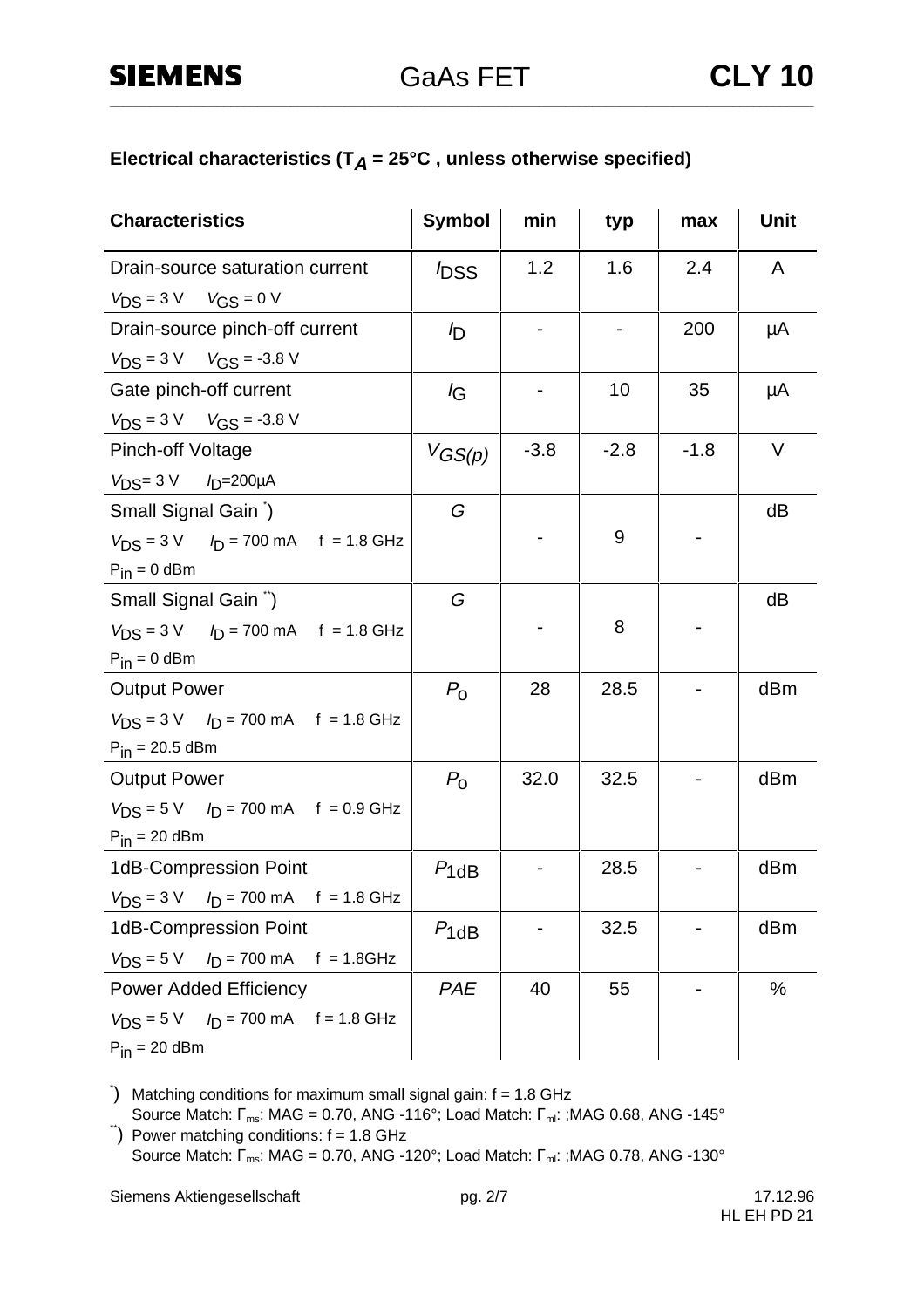

**Compression Power vs. Drain-Source Voltage**

**Output Characteristics** 

![](_page_2_Figure_6.jpeg)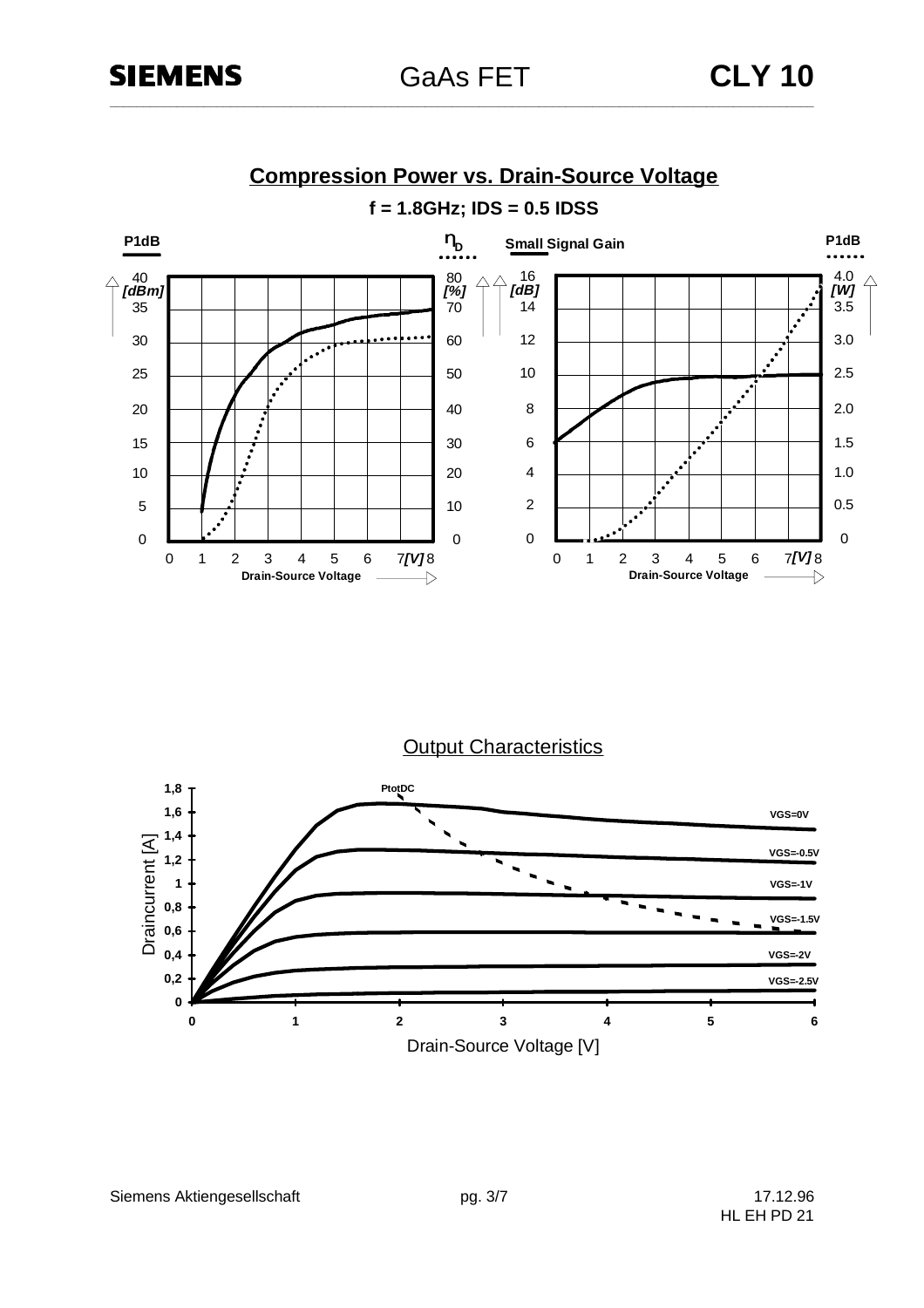$V_{DS} = 3 V$   $I_D = 700$  mA  $Z_0 = 50$  Ω

| f              | <b>S11</b> |            | <b>S21</b> |            | <b>S12</b> |            | <b>S22</b> |            |
|----------------|------------|------------|------------|------------|------------|------------|------------|------------|
| <b>GHz</b>     | <b>MAG</b> | <b>ANG</b> | <b>MAG</b> | <b>ANG</b> | <b>MAG</b> | <b>ANG</b> | <b>MAG</b> | <b>ANG</b> |
|                |            |            |            |            |            |            |            |            |
| 0,1            | 0,97       | $-46,7$    | 12,54      | 152,1      | 0,01013    | 71         | 0,55       | $-175,9$   |
| 0, 15          | 0,94       | $-66,5$    | 11,55      | 139,8      | 0,01418    | 63,5       | 0,57       | $-175,9$   |
| 0,2            | 0,92       | $-83,8$    | 10,29      | 129,8      | 0,01729    | 57,8       | 0,58       | $-177,6$   |
| 0,25           | 0,89       | $-98,3$    | 9,27       | 121,5      | 0,01981    | 53,6       | 0,61       | $-178,6$   |
| 0,3            | 0,88       | $-110,6$   | 8,35       | 113,8      | 0,02179    | 49,5       | 0,62       | $-179,6$   |
| 0,4            | 0,85       | $-130,5$   | 6,8        | 102        | 0,02484    | 45,7       | 0,64       | 176,6      |
| 0,5            | 0,84       | $-145,7$   | 5,67       | 92         | 0,02739    | 42,8       | 0,65       | 173,9      |
| 0,6            | 0,83       | $-157,8$   | 4,85       | 83,9       | 0,02978    | 41         | 0,66       | 170,4      |
| 0,7            | 0,83       | $-167,9$   | 4,2        | 76,8       | 0,03211    | 39,8       | 0,66       | 167,9      |
| 0,8            | 0,83       | $-176,7$   | 3,69       | 70,1       | 0,03431    | 38,5       | 0,68       | 165,1      |
| 0,9            | 0,83       | 175,5      | 3,29       | 64,1       | 0,03669    | 37,2       | 0,68       | 162,1      |
| 1              | 0,83       | 168,6      | 2,95       | 58,5       | 0,03901    | 36,2       | 0,69       | 160,1      |
| 1,2            | 0,83       | 156,3      | 2,45       | 47,7       | 0,04357    | 33,1       | 0,69       | 154,8      |
| 1,4            | 0,84       | 145,5      | 2,07       | 37,7       | 0,04826    | 29,8       | 0,7        | 149,4      |
| 1,5            | 0,84       | 140,4      | 1,91       | 33         | 0,05055    | 28,2       | 0,72       | 147,3      |
| 1,6            | 0,85       | 135,6      | 1,77       | 28,3       | 0,05255    | 26,3       | 0,72       | 144,3      |
| 1,8            | 0,86       | 126,4      | 1,54       | 19,2       | 0,05666    | 22,1       | 0,73       | 139        |
| $\overline{2}$ | 0,87       | 117,9      | 1,35       | 10,5       | 0,06018    | 17,8       | 0,75       | 134,2      |
| 2,2            | 0,88       | 110        | 1,19       | 2,1        | 0,06309    | 13,7       | 0,76       | 129,5      |
| 2,4            | 0,88       | 102,7      | 1,06       | -6         | 0,06575    | 9,6        | 0,76       | 124,8      |
| 2,5            | 0,88       | 99         | 0,99       | $-9,8$     | 0,06683    | 7,3        | 0,77       | 121,7      |
| 3              | 0,9        | 83,3       | 0,74       | $-27,3$    | 0,07096    | $-2,7$     | 0,79       | 110,1      |
| 3,5            | 0,9        | 70,3       | 0,57       | $-41,4$    | 0,0727     | $-11,6$    | 0,81       | 99,4       |
| 4              | 0,91       | 59,4       | 0,46       | $-52,8$    | 0,07424    | $-19,4$    | 0,84       | 89,2       |
| 4,5            | 0,92       | 49,1       | 0,38       | $-63,3$    | 0,07458    | $-27,5$    | 0,85       | 80         |
| 5              | 0,93       | 39,4       | 0,33       | $-73,5$    | 0,07561    | $-34,8$    | 0,88       | 70,2       |
| 5,5            | 0,93       | 29,7       | 0,28       | $-82,9$    | 0,07602    | $-42,6$    | 0,89       | 60         |
| 6              | 0,92       | 20,8       | 0,25       | $-90,9$    | 0,07392    | $-50,4$    | 0,9        | 49         |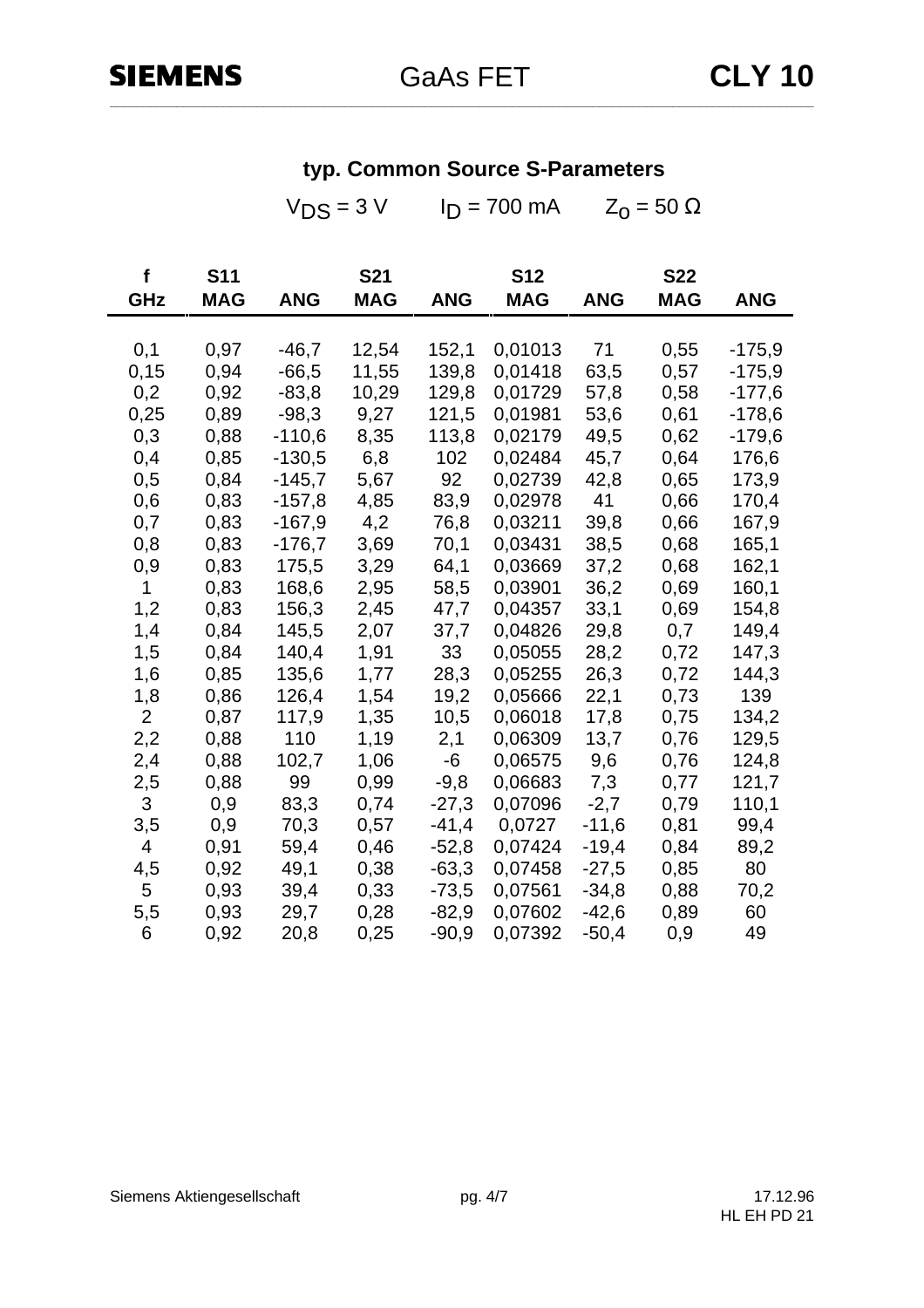|                          |                                                                                                     |                                                                                                                      | $I_D = 700$ mA<br>$Z_0 = 50 \Omega$                                                                                              |                                                                                                                            |                                                                                                                       |                                                                                                              |                                                                                                            |
|--------------------------|-----------------------------------------------------------------------------------------------------|----------------------------------------------------------------------------------------------------------------------|----------------------------------------------------------------------------------------------------------------------------------|----------------------------------------------------------------------------------------------------------------------------|-----------------------------------------------------------------------------------------------------------------------|--------------------------------------------------------------------------------------------------------------|------------------------------------------------------------------------------------------------------------|
| <b>S11</b><br><b>MAG</b> | <b>ANG</b>                                                                                          | <b>S21</b><br><b>MAG</b>                                                                                             | <b>ANG</b>                                                                                                                       | <b>S12</b><br><b>MAG</b>                                                                                                   | <b>ANG</b>                                                                                                            | <b>S22</b><br><b>MAG</b>                                                                                     | <b>ANG</b>                                                                                                 |
|                          |                                                                                                     |                                                                                                                      |                                                                                                                                  |                                                                                                                            |                                                                                                                       |                                                                                                              |                                                                                                            |
|                          |                                                                                                     |                                                                                                                      |                                                                                                                                  |                                                                                                                            |                                                                                                                       |                                                                                                              | $-171,9$                                                                                                   |
|                          |                                                                                                     |                                                                                                                      |                                                                                                                                  |                                                                                                                            |                                                                                                                       |                                                                                                              | $-171,3$                                                                                                   |
|                          |                                                                                                     |                                                                                                                      |                                                                                                                                  |                                                                                                                            |                                                                                                                       |                                                                                                              | $-173,3$                                                                                                   |
|                          |                                                                                                     |                                                                                                                      |                                                                                                                                  |                                                                                                                            |                                                                                                                       |                                                                                                              | $-174,5$                                                                                                   |
|                          |                                                                                                     |                                                                                                                      |                                                                                                                                  |                                                                                                                            |                                                                                                                       |                                                                                                              | $-175,6$                                                                                                   |
| 0,84                     | $-132,9$                                                                                            | 7,43                                                                                                                 | 99,4                                                                                                                             | 0,02486                                                                                                                    |                                                                                                                       | 0,56                                                                                                         | $-179,8$                                                                                                   |
| 0,83                     | $-147,7$                                                                                            | 6,17                                                                                                                 | 89,4                                                                                                                             | 0,02691                                                                                                                    | 39,1                                                                                                                  | 0,58                                                                                                         | 177,5                                                                                                      |
| 0,82                     | $-159,5$                                                                                            | 5,25                                                                                                                 | 81,2                                                                                                                             | 0,02894                                                                                                                    | 37,6                                                                                                                  | 0,59                                                                                                         | 173,8                                                                                                      |
| 0,82                     | $-169,4$                                                                                            | 4,54                                                                                                                 | 73,9                                                                                                                             | 0,03078                                                                                                                    | 36,7                                                                                                                  | 0,6                                                                                                          | 171,4                                                                                                      |
| 0,81                     | $-177,9$                                                                                            | 3,98                                                                                                                 | 67,1                                                                                                                             | 0,03264                                                                                                                    | 35,8                                                                                                                  | 0,61                                                                                                         | 168,7                                                                                                      |
| 0,82                     | 174,5                                                                                               | 3,55                                                                                                                 | 61                                                                                                                               | 0,03469                                                                                                                    | 35                                                                                                                    | 0,61                                                                                                         | 165,8                                                                                                      |
| 0,82                     | 167,7                                                                                               | 3,17                                                                                                                 | 55,1                                                                                                                             | 0,03667                                                                                                                    | 34,4                                                                                                                  | 0,62                                                                                                         | 163,9                                                                                                      |
| 0,82                     | 155,7                                                                                               | 2,62                                                                                                                 | 43,9                                                                                                                             | 0,04065                                                                                                                    | 32,4                                                                                                                  | 0,64                                                                                                         | 158,8                                                                                                      |
| 0,83                     | 145,1                                                                                               | 2,2                                                                                                                  | 33,6                                                                                                                             | 0,04503                                                                                                                    | 29,9                                                                                                                  | 0,65                                                                                                         | 153,6                                                                                                      |
| 0,84                     | 140,1                                                                                               | 2,04                                                                                                                 | 28,7                                                                                                                             | 0,04721                                                                                                                    | 28,8                                                                                                                  | 0,66                                                                                                         | 151,6                                                                                                      |
| 0,84                     | 135,4                                                                                               | 1,88                                                                                                                 | 23,8                                                                                                                             | 0,04917                                                                                                                    | 27,2                                                                                                                  | 0,67                                                                                                         | 148,5                                                                                                      |
| 0,85                     | 126,3                                                                                               | 1,63                                                                                                                 | 14,3                                                                                                                             | 0,05335                                                                                                                    | 23,5                                                                                                                  | 0,69                                                                                                         | 143,3                                                                                                      |
|                          | 118                                                                                                 |                                                                                                                      |                                                                                                                                  | 0,05705                                                                                                                    | 19,7                                                                                                                  |                                                                                                              | 138,5                                                                                                      |
|                          | 110,1                                                                                               | 1,25                                                                                                                 |                                                                                                                                  | 0,0602                                                                                                                     |                                                                                                                       | 0,72                                                                                                         | 133,8                                                                                                      |
|                          |                                                                                                     |                                                                                                                      |                                                                                                                                  |                                                                                                                            | 12                                                                                                                    |                                                                                                              | 129                                                                                                        |
|                          |                                                                                                     |                                                                                                                      |                                                                                                                                  |                                                                                                                            |                                                                                                                       |                                                                                                              | 125,9                                                                                                      |
|                          |                                                                                                     |                                                                                                                      |                                                                                                                                  |                                                                                                                            |                                                                                                                       |                                                                                                              | 113,9                                                                                                      |
|                          |                                                                                                     |                                                                                                                      |                                                                                                                                  |                                                                                                                            |                                                                                                                       |                                                                                                              | 102,8                                                                                                      |
| 0,91                     |                                                                                                     |                                                                                                                      | $-60,5$                                                                                                                          | 0,07429                                                                                                                    | $-17,1$                                                                                                               |                                                                                                              | 92,1                                                                                                       |
| 0,92                     |                                                                                                     |                                                                                                                      | $-71,1$                                                                                                                          | 0,07489                                                                                                                    |                                                                                                                       |                                                                                                              | 82,5                                                                                                       |
|                          |                                                                                                     |                                                                                                                      |                                                                                                                                  |                                                                                                                            |                                                                                                                       |                                                                                                              | 72,3                                                                                                       |
|                          |                                                                                                     |                                                                                                                      |                                                                                                                                  |                                                                                                                            |                                                                                                                       |                                                                                                              | 61,7                                                                                                       |
| 0,92                     | 20,6                                                                                                | 0,23                                                                                                                 | $-97,9$                                                                                                                          | 0,07466                                                                                                                    | $-48,6$                                                                                                               | 0,91                                                                                                         | 51                                                                                                         |
|                          | 0,96<br>0,93<br>0,91<br>0,88<br>0,87<br>0,86<br>0,87<br>0,88<br>0,88<br>0,9<br>0,91<br>0,93<br>0,93 | $-48,5$<br>$-68,8$<br>$-86,4$<br>$-101$<br>$-113,2$<br>102,8<br>99,1<br>83,3<br>70,3<br>59,3<br>48,9<br>39,2<br>29,5 | $V_{DS} = 5 V$<br>14,2<br>12,97<br>11,48<br>10,26<br>9,19<br>1,42<br>1,1<br>1,03<br>0,76<br>0,57<br>0,45<br>0,37<br>0,31<br>0,26 | 150,6<br>137,9<br>127,5<br>119,1<br>111,4<br>5,1<br>$-3,6$<br>$-12,2$<br>$-16,1$<br>$-34,4$<br>$-49$<br>$-81,2$<br>$-90,4$ | 0,01079<br>0,01503<br>0,01801<br>0,02041<br>0,02224<br>0,06313<br>0,06448<br>0,06956<br>0,07219<br>0,07614<br>0,07667 | 68,9<br>60,6<br>54,4<br>50,1<br>45,9<br>41,7<br>15,9<br>9,9<br>$-0,2$<br>-9<br>$-25,5$<br>$-32,9$<br>$-40,9$ | 0,45<br>0,47<br>0,5<br>0,53<br>0,55<br>0,71<br>0,73<br>0,74<br>0,77<br>0,81<br>0,83<br>0,85<br>0,89<br>0,9 |

**typ. Common Source S-Parameters**

Additional S-Parameter available on CD.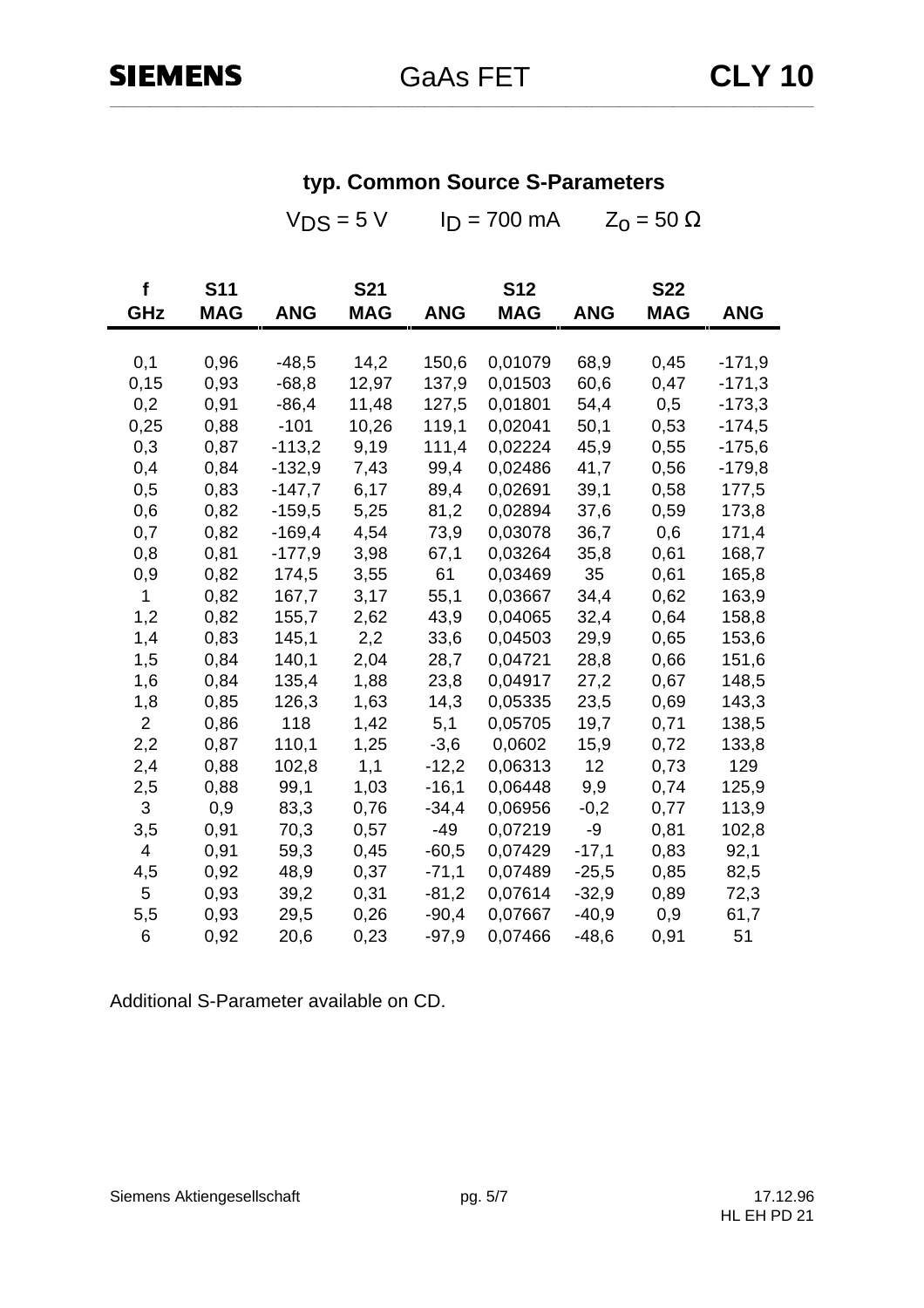![](_page_5_Figure_3.jpeg)

Siemens Aktiengesellschaft pg. 6/7 pg. 6/7 17.12.96

HL EH PD 21